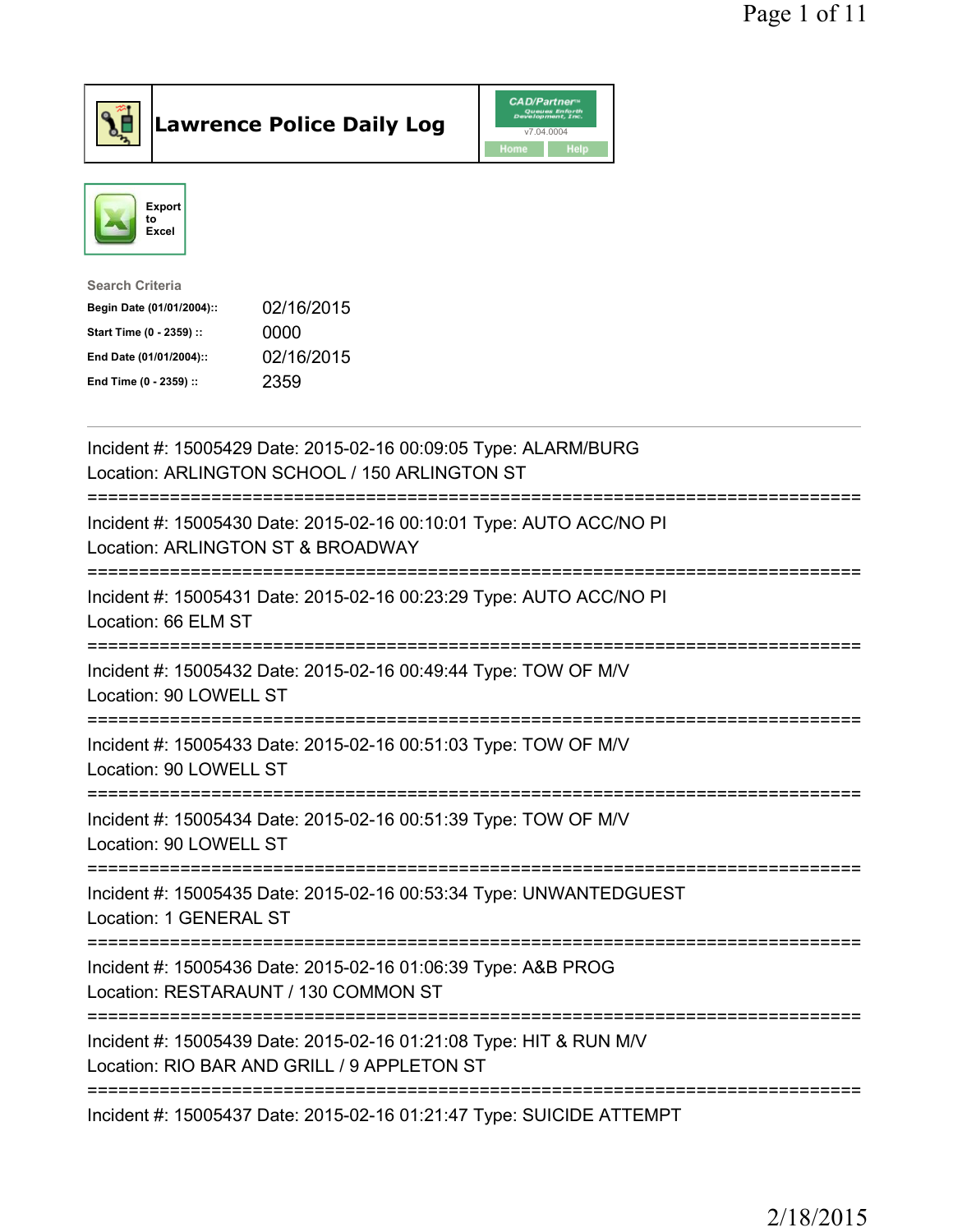Location: 75 FARNHAM ST

| Incident #: 15005438 Date: 2015-02-16 01:24:21 Type: ALARMS<br>Location: PARTHUM SCHOOL / 255 E HAVERHILL ST               |
|----------------------------------------------------------------------------------------------------------------------------|
| Incident #: 15005440 Date: 2015-02-16 01:25:40 Type: PRISONER CHK<br>Location: BETH ISRAEL / null                          |
| Incident #: 15005441 Date: 2015-02-16 01:30:05 Type: AUTO ACC/UNK PI<br>Location: LAWRENCE ST & MAPLE ST                   |
| Incident #: 15005442 Date: 2015-02-16 01:31:40 Type: DISABLED MV<br><b>Location: LINDEN ST</b>                             |
| Incident #: 15005443 Date: 2015-02-16 01:42:31 Type: ALARM/HOLD<br>Location: MERRIMACK MEDICAL CENTER / 25 MARSTON ST #304 |
| Incident #: 15005444 Date: 2015-02-16 01:43:10 Type: M/V STOP<br>Location: LAWRENCE ST & MYRTLE ST                         |
| Incident #: 15005445 Date: 2015-02-16 02:04:08 Type: NOISE ORD<br>Location: 2 EAST ST FL 1                                 |
| Incident #: 15005446 Date: 2015-02-16 02:29:57 Type: DISABLED MV<br>Location: 1 MILL ST                                    |
| Incident #: 15005447 Date: 2015-02-16 02:31:14 Type: THREATS<br>Location: 1 GENERAL ST                                     |
| Incident #: 15005448 Date: 2015-02-16 02:52:27 Type: A&B PAST<br>Location: 16 FAIRMONT ST                                  |
| Incident #: 15005449 Date: 2015-02-16 03:08:35 Type: MV/BLOCKING<br>Location: 40 BOWDOIN ST                                |
| Incident #: 15005450 Date: 2015-02-16 03:09:02 Type: NOISE ORD<br>Location: 198 PHILLIPS ST                                |
| Incident #: 15005451 Date: 2015-02-16 03:22:14 Type: TOW OF M/V<br>Location: HOLY ROSARY / COMMON ST & UNION ST            |
| Incident #: 15005452 Date: 2015-02-16 03:55:31 Type: AUTO ACC/NO PI<br>Location: 21 SARGENT ST                             |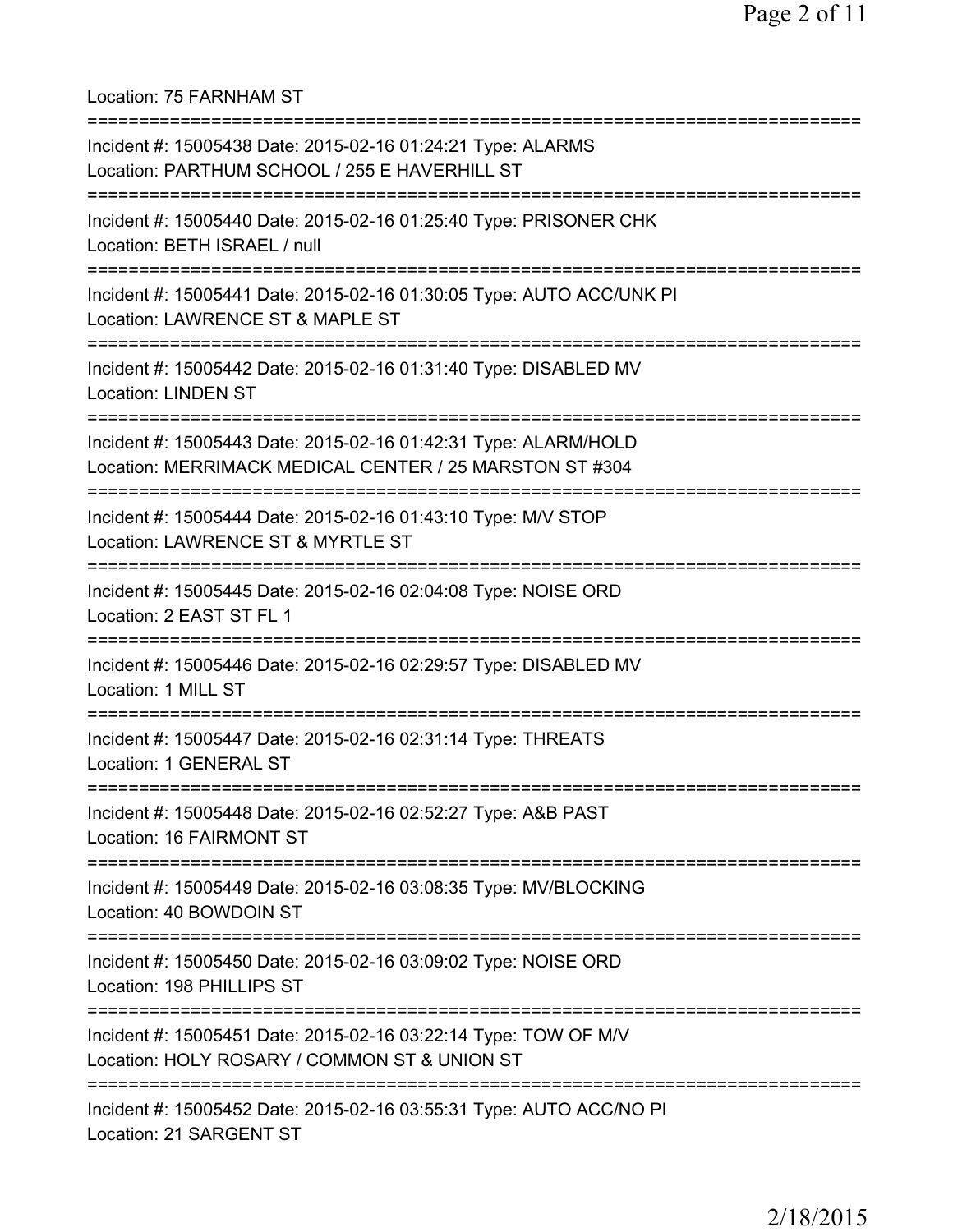| Incident #: 15005453 Date: 2015-02-16 04:15:14 Type: ALARMS<br>Location: JIMS KABOB / 277 MERRIMACK ST                                |
|---------------------------------------------------------------------------------------------------------------------------------------|
| Incident #: 15005454 Date: 2015-02-16 04:26:36 Type: ALARMS<br>Location: PERSONAL MOVERS / 100 GLENN ST                               |
| Incident #: 15005455 Date: 2015-02-16 04:43:38 Type: AUTO ACC/NO PI<br>Location: PARK ST & SARATOGA ST                                |
| Incident #: 15005456 Date: 2015-02-16 04:53:47 Type: ALARMS<br>Location: PERSONAL MOVERS / 100 GLENN ST                               |
| ============================<br>Incident #: 15005457 Date: 2015-02-16 05:24:28 Type: AUTO ACC/PI<br>Location: FERRY ST & HIGH ST      |
| Incident #: 15005458 Date: 2015-02-16 05:36:21 Type: DISTURBANCE<br>Location: 13 THORNTON AV FL 2                                     |
| Incident #: 15005459 Date: 2015-02-16 05:59:26 Type: ALARMS<br>Location: ARLINGTON SCHOOL / 150 ARLINGTON ST                          |
| Incident #: 15005460 Date: 2015-02-16 06:19:59 Type: ALARMS<br>Location: BRINKS INC / 9 POWERS ST                                     |
| Incident #: 15005461 Date: 2015-02-16 06:20:31 Type: SUS PERS/MV<br>Location: ST MARY-IMMACULATE CONCEPTION / 300 HAVERHILL ST        |
| Incident #: 15005462 Date: 2015-02-16 07:04:09 Type: MV/BLOCKING<br>Location: 87 SARATOGA ST                                          |
| -----------------<br>Incident #: 15005463 Date: 2015-02-16 07:04:30 Type: ALARMS<br>Location: COMMONWEALTH NISSAN / 1 COMMONWEALTH DR |
| Incident #: 15005464 Date: 2015-02-16 07:06:16 Type: ALARMS<br>Location: 108A SALEM ST                                                |
| Incident #: 15005465 Date: 2015-02-16 07:07:12 Type: AUTO ACC/NO PI<br>Location: 50 BROADWAY                                          |
| Incident #: 15005466 Date: 2015-02-16 07:19:34 Type: HIT & RUN M/V<br>Location: 42 WHITE ST                                           |
|                                                                                                                                       |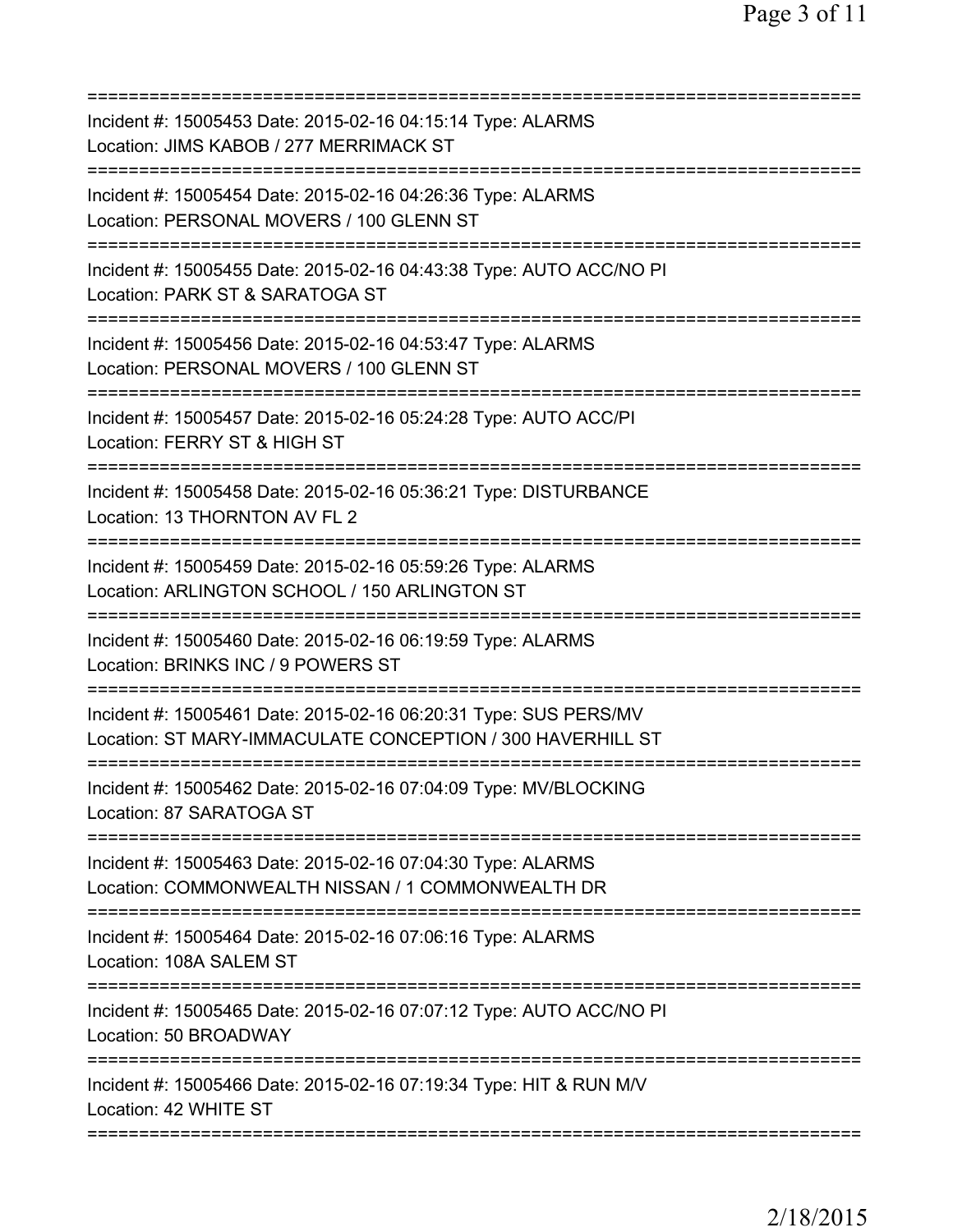| Incident #: 15005467 Date: 2015-02-16 07:29:21 Type: M/V STOP<br>Location: BROADWAY & ESSEX ST                                          |
|-----------------------------------------------------------------------------------------------------------------------------------------|
| Incident #: 15005468 Date: 2015-02-16 07:38:00 Type: ALARMS<br>Location: AMERICALITO GROCERY / 49 WALNUT ST                             |
| Incident #: 15005469 Date: 2015-02-16 07:52:46 Type: AUTO ACC/NO PI<br>Location: DAISY ST & SPRUCE ST                                   |
| Incident #: 15005470 Date: 2015-02-16 07:52:53 Type: TOW OF M/V<br>Location: PARKER ST & SPRINGFIELD ST                                 |
| Incident #: 15005471 Date: 2015-02-16 08:07:06 Type: ALARMS<br>Location: COMMUNITY DAY CHARTER SCHOOL / 73 PROSPECT ST                  |
| Incident #: 15005472 Date: 2015-02-16 08:11:37 Type: AUTO ACC/NO PI<br>Location: PARK ST & BENNINGTON ST                                |
| Incident #: 15005473 Date: 2015-02-16 08:30:14 Type: ALARMS<br>Location: R M TECHNOLOGIES / 33 FRANKLIN ST FL 2                         |
| :=======================<br>Incident #: 15005474 Date: 2015-02-16 08:33:41 Type: ALARMS<br>Location: POINT BLANK CLUB / 15 UNION ST #70 |
| Incident #: 15005475 Date: 2015-02-16 08:36:08 Type: AUTO ACC/NO PI<br>Location: 57 ERVING AV                                           |
| Incident #: 15005476 Date: 2015-02-16 09:16:25 Type: DISABLED MV<br>Location: BOSTON MARKET / 435 WINTHROP AV                           |
| Incident #: 15005477 Date: 2015-02-16 09:32:16 Type: MV/BLOCKING<br>Location: 570 HAVERHILL ST                                          |
| Incident #: 15005478 Date: 2015-02-16 09:36:57 Type: ALARM/BURG<br>Location: 2 CHAMPLAIN AV                                             |
| Incident #: 15005479 Date: 2015-02-16 09:39:03 Type: ALARM/BURG<br>Location: 26 WENDELL ST                                              |
| Incident #: 15005480 Date: 2015-02-16 09:44:49 Type: AUTO ACC/NO PI<br>Location: ANDOVER ST & BALLARD RD                                |
| Incident #: 15005481 Date: 2015-02-16 09:55:20 Type: KEEP PEACE                                                                         |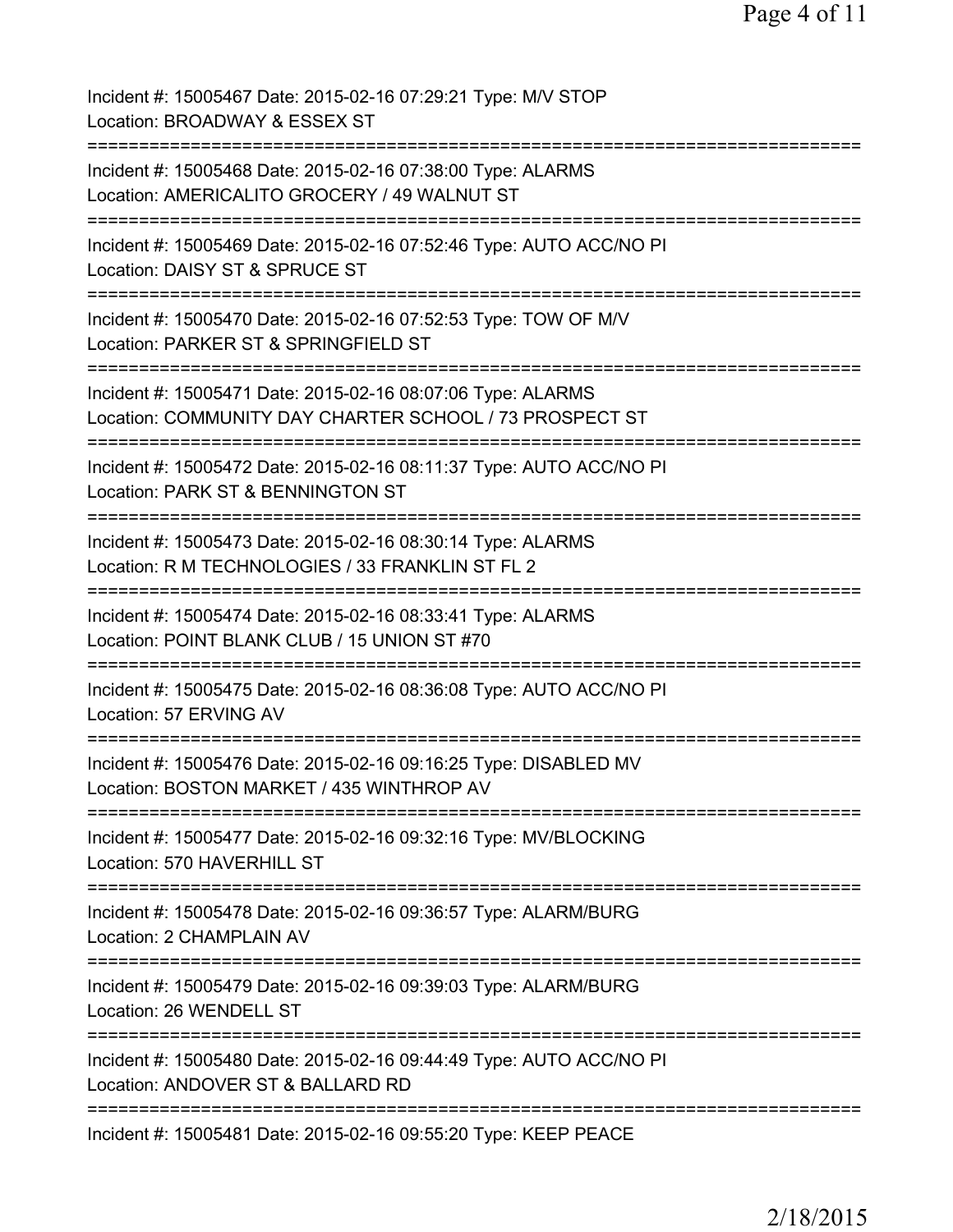| Location: 549 HAVERHILL ST<br>=====================================                                                       |
|---------------------------------------------------------------------------------------------------------------------------|
| Incident #: 15005482 Date: 2015-02-16 10:07:34 Type: HIT & RUN M/V<br>Location: 12 E LAUREL ST                            |
| Incident #: 15005483 Date: 2015-02-16 10:11:48 Type: TENANT PROB<br>Location: 670 LOWELL ST #REAR FL 2                    |
| Incident #: 15005484 Date: 2015-02-16 10:19:04 Type: MEDIC SUPPORT<br>Location: 48 COOLIDGE ST<br>======================= |
| Incident #: 15005485 Date: 2015-02-16 10:22:16 Type: RECOV/STOL/MV<br><b>Location: MELVIN ST</b>                          |
| Incident #: 15005486 Date: 2015-02-16 10:25:50 Type: MV/BLOCKING<br>Location: 39 LYNN ST                                  |
| Incident #: 15005487 Date: 2015-02-16 10:29:01 Type: INVESTIGATION<br>Location: 90 LOWELL ST                              |
| Incident #: 15005488 Date: 2015-02-16 10:32:36 Type: AUTO ACC/NO PI<br>Location: MANCHESTER ST & WEST ST                  |
| Incident #: 15005489 Date: 2015-02-16 11:06:08 Type: MV/BLOCKING<br>Location: BROADWAY & TREMONT ST                       |
| Incident #: 15005490 Date: 2015-02-16 11:10:19 Type: ALARM/BURG<br>Location: UNION CANAL / 4 UNION ST                     |
| Incident #: 15005491 Date: 2015-02-16 11:11:16 Type: MV/BLOCKING<br>Location: 20 CANTON ST                                |
| Incident #: 15005492 Date: 2015-02-16 11:11:43 Type: AUTO ACC/UNK PI<br>Location: OAK ST & SHORT ST                       |
| Incident #: 15005493 Date: 2015-02-16 11:28:58 Type: MV/BLOCKING<br>Location: GARDEN ST & UNION ST                        |
| Incident #: 15005494 Date: 2015-02-16 11:35:42 Type: NEIGHBOR PROB<br>Location: 32 BERNARD AV                             |
| Incident #: 15005495 Date: 2015-02-16 11:37:40 Type: AUTO ACC/NO PI<br>Location: DAISY ST & HOLLY ST                      |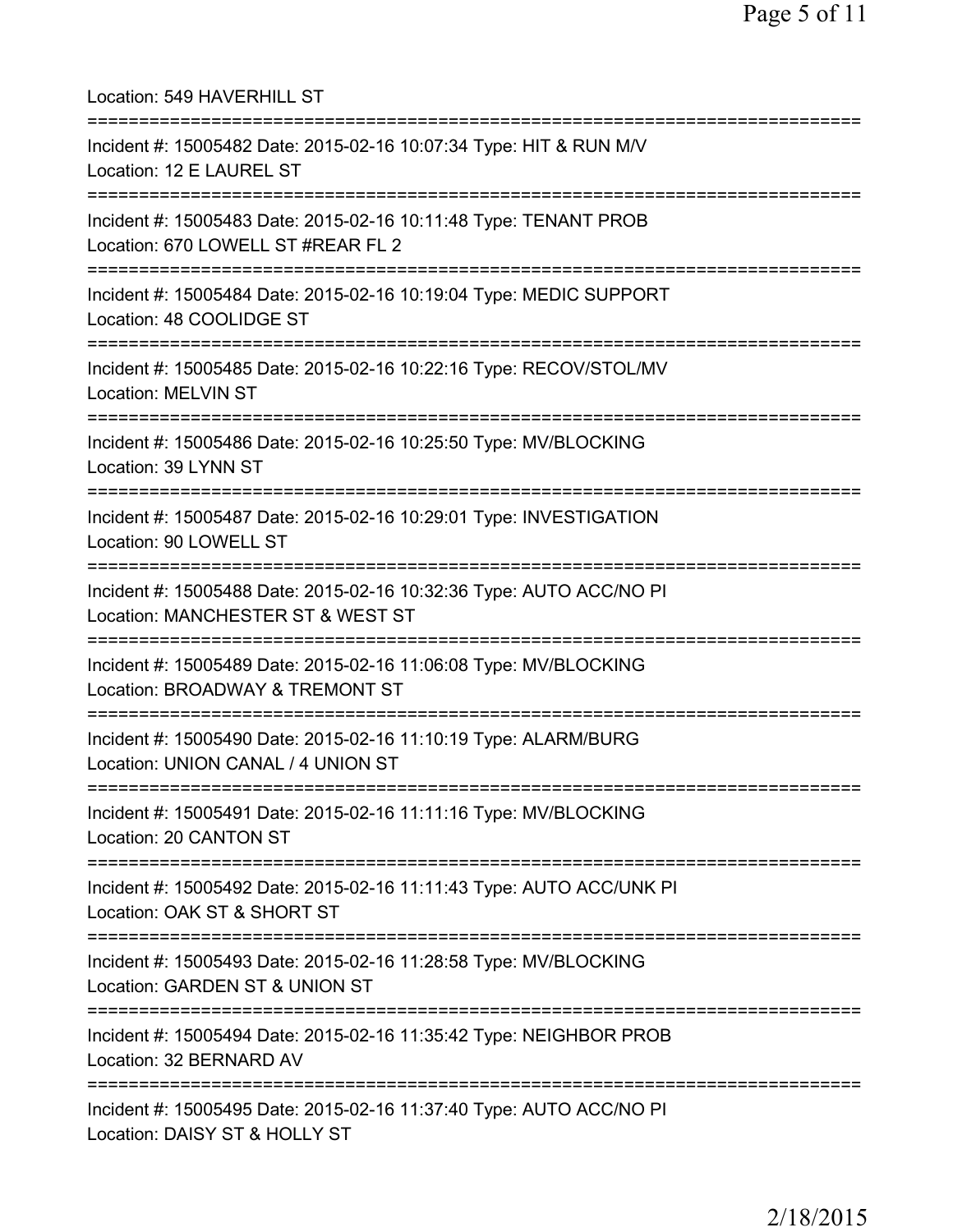| Incident #: 15005496 Date: 2015-02-16 11:48:50 Type: WARRANT SERVE<br>Location: 169 LAWRENCE ST #LEFT FL 1ST                      |
|-----------------------------------------------------------------------------------------------------------------------------------|
| Incident #: 15005497 Date: 2015-02-16 11:52:32 Type: AUTO ACC/NO PI<br><b>Location: WATER ST</b>                                  |
| Incident #: 15005498 Date: 2015-02-16 12:26:31 Type: ALARM/BURG<br>Location: 1 TREMONT ST #5                                      |
| Incident #: 15005499 Date: 2015-02-16 12:40:35 Type: AUTO ACC/UNK PI<br>Location: DENNYS / 160 WINTHROP AV                        |
| Incident #: 15005501 Date: 2015-02-16 13:07:12 Type: AUTO ACC/NO PI<br>Location: 155 CENTER                                       |
| Incident #: 15005500 Date: 2015-02-16 13:07:47 Type: AUTO ACC/NO PI<br>Location: HAVERHILL ST & MILTON ST                         |
| Incident #: 15005502 Date: 2015-02-16 13:14:22 Type: MV/BLOCKING<br>Location: BROADWAY & COMMON ST<br>=========================== |
| Incident #: 15005503 Date: 2015-02-16 13:38:12 Type: MISSING PERS<br><b>Location: 1 CAULKINS CT</b>                               |
| Incident #: 15005504 Date: 2015-02-16 13:55:26 Type: RECOV/STOL/MV<br>Location: LOWELL ST & OXFORD ST                             |
| Incident #: 15005505 Date: 2015-02-16 13:59:18 Type: 209A/SERVE<br>Location: 107 ANDOVER ST                                       |
| Incident #: 15005506 Date: 2015-02-16 13:59:19 Type: LOST PROPERTY<br>Location: 115 S BOWDOIN ST                                  |
| Incident #: 15005507 Date: 2015-02-16 14:07:50 Type: DISABLED MV<br>Location: 310 ANDOVER ST                                      |
| Incident #: 15005508 Date: 2015-02-16 14:08:28 Type: AUTO ACC/NO PI<br>Location: PUEBLO SUPERMARKET / 309 PARK ST                 |
| Incident #: 15005509 Date: 2015-02-16 14:21:57 Type: AUTO ACC/NO PI<br>Location: 353 LOWELL ST                                    |
|                                                                                                                                   |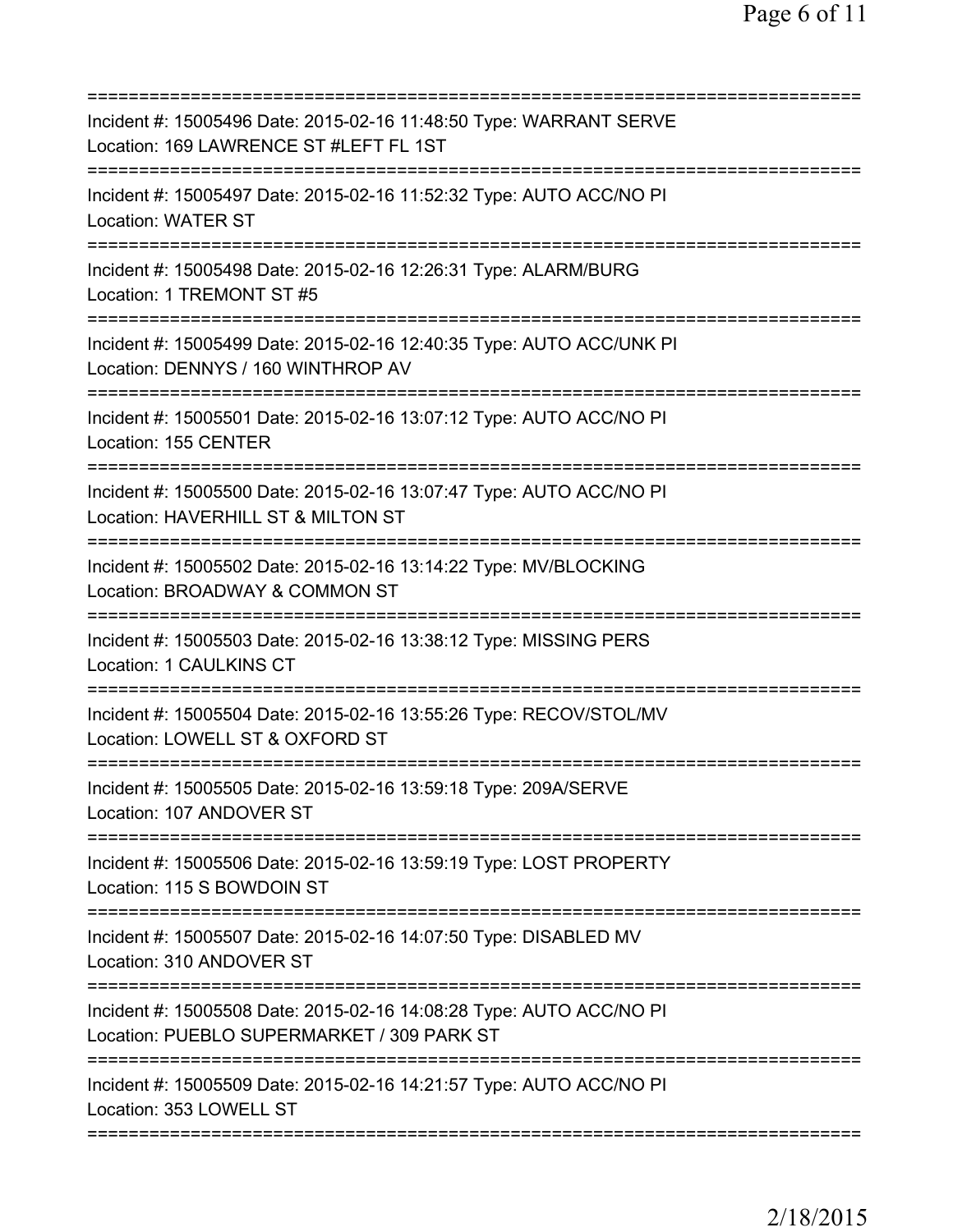| Incident #: 15005510 Date: 2015-02-16 14:23:52 Type: VIO CITY ORD<br>Location: LOWELL ST & MORTON ST                                                        |
|-------------------------------------------------------------------------------------------------------------------------------------------------------------|
| Incident #: 15005511 Date: 2015-02-16 14:26:58 Type: DRUG VIO<br>Location: MCDONALDS / 50 BROADWAY                                                          |
| Incident #: 15005512 Date: 2015-02-16 14:28:54 Type: ALARM/BURG<br>Location: 340 S BROADWAY                                                                 |
| Incident #: 15005513 Date: 2015-02-16 14:36:27 Type: GENERAL SERV<br>Location: 33 WOODLAND ST                                                               |
| Incident #: 15005514 Date: 2015-02-16 14:37:37 Type: VIO CITY ORD<br>Location: 15 ROWE ST                                                                   |
| Incident #: 15005516 Date: 2015-02-16 14:44:36 Type: 209A/SERVE<br>Location: 110 RIVER POINTE WY                                                            |
| Incident #: 15005515 Date: 2015-02-16 14:44:46 Type: TRESPASSING<br>Location: 1 GENERAL ST                                                                  |
| Incident #: 15005517 Date: 2015-02-16 14:56:24 Type: STOLEN PROP<br>Location: 4 MEADOW ST                                                                   |
| Incident #: 15005518 Date: 2015-02-16 15:00:13 Type: E911 HANGUP<br>Location: 13 RIVERVIEW PL FL 3RD                                                        |
| Incident #: 15005519 Date: 2015-02-16 15:06:20 Type: AUTO ACC/NO PI<br>Location: 55 MARSTON ST                                                              |
| =====================<br>===================================<br>Incident #: 15005520 Date: 2015-02-16 15:20:56 Type: HIT & RUN M/V<br>Location: 89 BROADWAY |
| -------------------------<br>Incident #: 15005521 Date: 2015-02-16 15:27:08 Type: 209A/SERVE<br>Location: 209 CARLETON ST                                   |
| Incident #: 15005522 Date: 2015-02-16 15:28:14 Type: 209A/SERVE<br>Location: 14 PACKARD ST                                                                  |
| Incident #: 15005523 Date: 2015-02-16 15:36:04 Type: ALARM/BURG<br>Location: 98 E HAVERHILL ST                                                              |
| Incident #: 15005524 Date: 2015-02-16 15:36:59 Type: GUN CALL                                                                                               |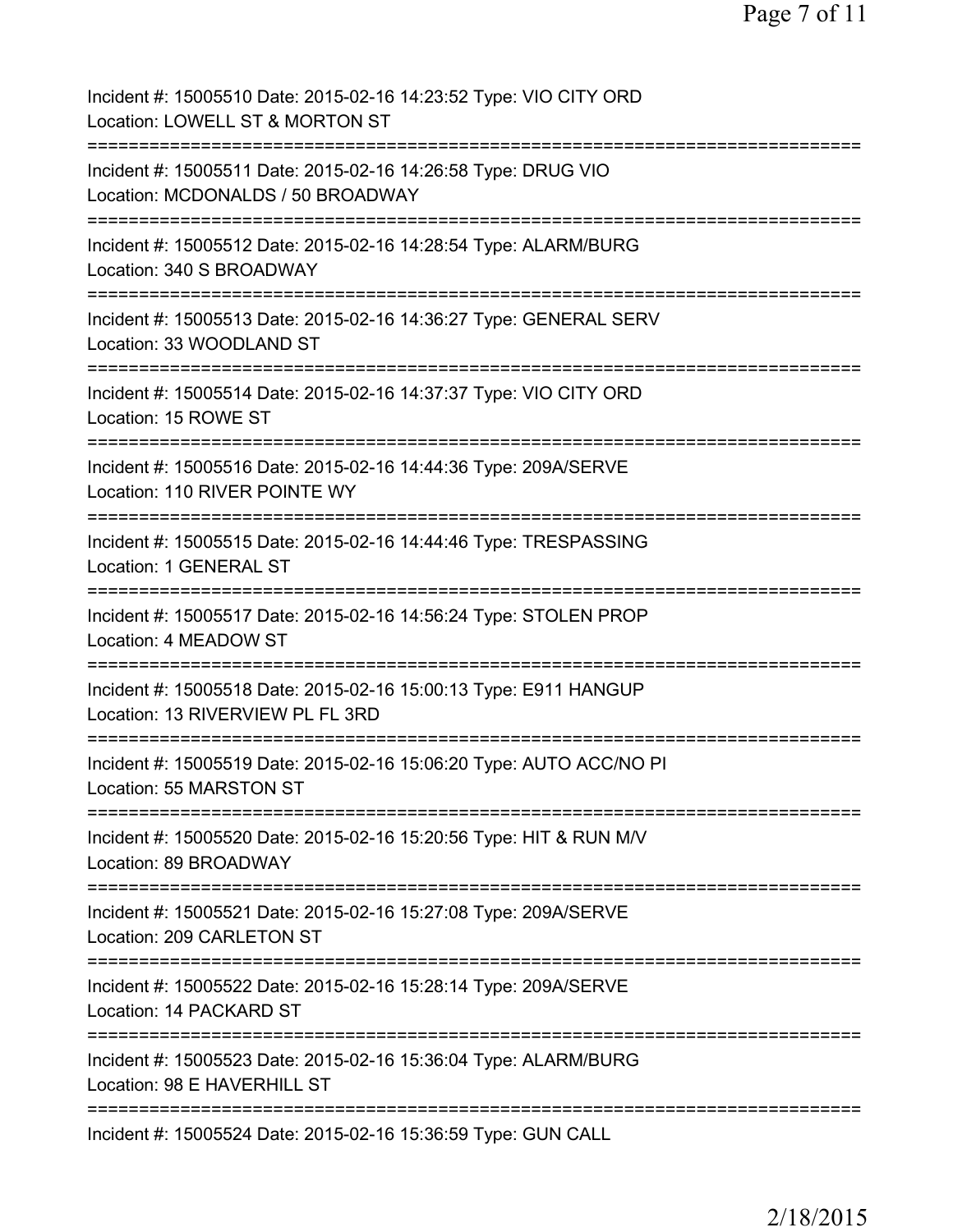Location: FARNHAM ST & OSGOOD ST =========================================================================== Incident #: 15005525 Date: 2015-02-16 15:54:05 Type: LOST PROPERTY Location: ESSEX ST & NEWBURY ST =========================================================================== Incident #: 15005527 Date: 2015-02-16 16:03:03 Type: HIT & RUN M/V Location: GARDEN ST =========================================================================== Incident #: 15005526 Date: 2015-02-16 16:03:32 Type: 209A/SERVE Location: 54 ABBOTT ST =========================================================================== Incident #: 15005528 Date: 2015-02-16 16:21:26 Type: A&B D/W/ PROG Location: 108 GREENWOOD ST FL 2ND =========================================================================== Incident #: 15005529 Date: 2015-02-16 16:26:51 Type: AUTO ACC/NO PI Location: 286 AMES ST =========================================================================== Incident #: 15005530 Date: 2015-02-16 16:28:46 Type: B&E/PAST Location: 137 OLIVE AV =========================================================================== Incident #: 15005531 Date: 2015-02-16 16:43:27 Type: ANIMAL COMPL Location: 103 CHESTER ST #1ST FL REAR =========================================================================== Incident #: 15005532 Date: 2015-02-16 16:45:45 Type: MEDIC SUPPORT Location: 26 HILLSIDE AV #REA FL 1ST =========================================================================== Incident #: 15005533 Date: 2015-02-16 16:48:16 Type: UNWANTEDGUEST Location: CVS PHARMACY / 266 BROADWAY =========================================================================== Incident #: 15005534 Date: 2015-02-16 16:55:50 Type: CK WELL BEING Location: FALLS BRIDGE / null =========================================================================== Incident #: 15005535 Date: 2015-02-16 16:59:28 Type: UNWANTEDGUEST Location: WALGREENS / 135 BROADWAY =========================================================================== Incident #: 15005536 Date: 2015-02-16 17:04:42 Type: SHOPLIFTING Location: LA FRUTERIA SUPERMARKET / 75 MANCHESTER ST =========================================================================== Incident #: 15005537 Date: 2015-02-16 17:31:59 Type: MV/BLOCKING Location: 291 BROADWAY =========================================================================== Incident #: 15005538 Date: 2015-02-16 17:40:51 Type: UNWANTEDGUEST Location: 439.5 ANDOVER ST #B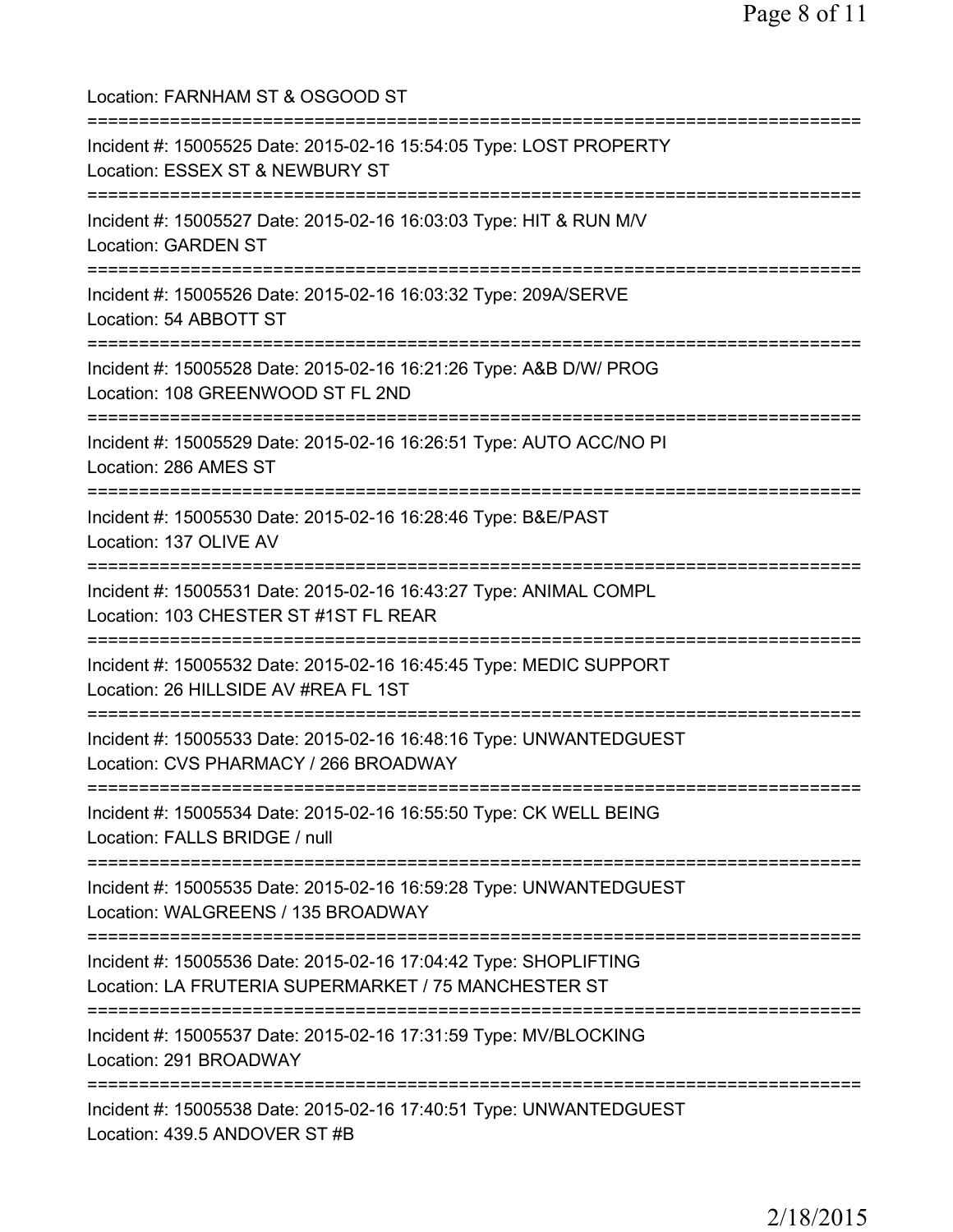| Incident #: 15005539 Date: 2015-02-16 17:42:27 Type: ALARM/BURG<br>Location: DENTAL BRIGHT / 488 ESSEX ST                    |
|------------------------------------------------------------------------------------------------------------------------------|
| Incident #: 15005540 Date: 2015-02-16 17:56:01 Type: AUTO ACC/UNK PI<br>Location: HAMPSHIRE ST & HAVERHILL ST                |
| Incident #: 15005541 Date: 2015-02-16 17:59:57 Type: M/V STOP<br>Location: BERKELEY ST & E HAVERHILL ST                      |
| Incident #: 15005542 Date: 2015-02-16 18:00:54 Type: AUTO ACC/NO PI<br>Location: BODWELL ST & HANCOCK ST                     |
| Incident #: 15005543 Date: 2015-02-16 18:03:10 Type: UNKNOWN PROB<br><b>Location: WINTHROP AV</b>                            |
| Incident #: 15005544 Date: 2015-02-16 18:19:45 Type: STOLEN PROP<br>Location: YMCA / 40 LAWRENCE ST                          |
| Incident #: 15005545 Date: 2015-02-16 18:23:28 Type: UNKNOWN PROB<br>Location: 6 NIGHTINGALE CT                              |
| Incident #: 15005546 Date: 2015-02-16 18:29:26 Type: TENANT PROB<br>Location: 83 WEST ST FL 3<br>=========================== |
| Incident #: 15005547 Date: 2015-02-16 18:39:05 Type: UNKNOWN PROB<br>Location: 30 EASTON ST                                  |
| Incident #: 15005548 Date: 2015-02-16 18:41:03 Type: THREATS<br>Location: 46 AMESBURY ST #4-8                                |
| Incident #: 15005549 Date: 2015-02-16 19:04:53 Type: ALARM/BURG<br>Location: BAY STATE DISCOUNT / 295 ESSEX ST               |
| Incident #: 15005550 Date: 2015-02-16 19:10:24 Type: SERVE 209A<br>Location: 417 HIGH ST                                     |
| Incident #: 15005551 Date: 2015-02-16 19:16:12 Type: FIRE<br>Location: 13 SARGENT ST                                         |
| Incident #: 15005552 Date: 2015-02-16 19:19:48 Type: LIC PLATE STO<br>Location: 25 SUMMER ST                                 |
|                                                                                                                              |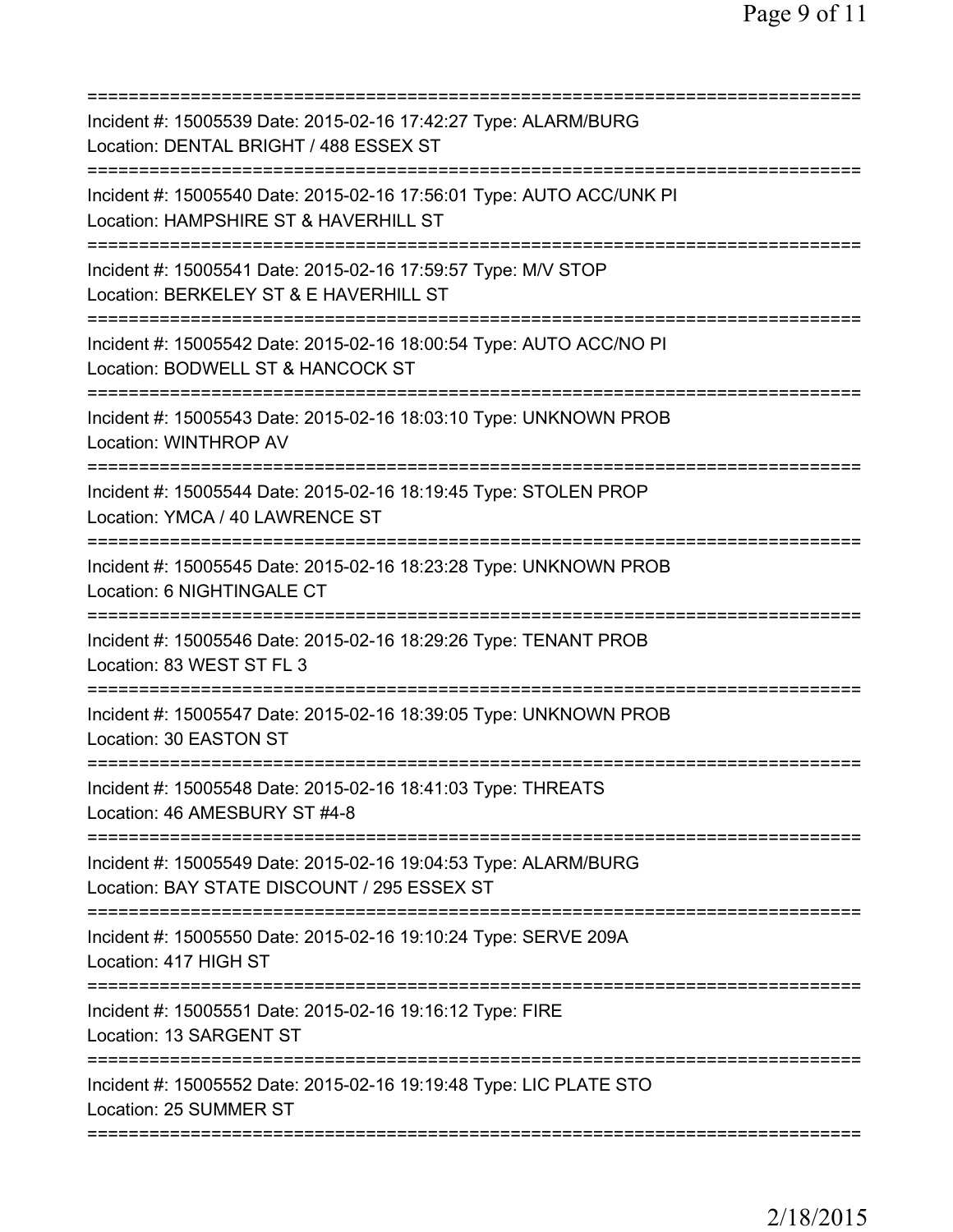| Incident #: 15005553 Date: 2015-02-16 19:38:44 Type: DOMESTIC/PROG<br>Location: 23 ARCHER ST                                                       |
|----------------------------------------------------------------------------------------------------------------------------------------------------|
| Incident #: 15005554 Date: 2015-02-16 19:46:36 Type: SUS PERS/MV<br>Location: 57 CAMBRIDGE ST #LEFT                                                |
| Incident #: 15005555 Date: 2015-02-16 20:02:29 Type: B&E/PAST<br>Location: 56 NESMITH ST                                                           |
| Incident #: 15005556 Date: 2015-02-16 20:12:31 Type: HIT & RUN M/V<br>Location: HAVERHILL ST & MAY ST                                              |
| Incident #: 15005557 Date: 2015-02-16 20:19:06 Type: M/V STOP<br>Location: CAMBRIDGE ST & S UNION ST                                               |
| ============================<br>Incident #: 15005558 Date: 2015-02-16 20:22:52 Type: DRUG OVERDOSE<br>Location: 83 HANCOCK ST                      |
| Incident #: 15005559 Date: 2015-02-16 20:23:56 Type: DOMESTIC/PROG<br>Location: 278 BROADWAY #6                                                    |
| Incident #: 15005560 Date: 2015-02-16 20:42:30 Type: UNWANTEDGUEST<br>Location: TACO BELL / 79 WINTHROP AV                                         |
| Incident #: 15005561 Date: 2015-02-16 20:47:39 Type: MV/BLOCKING<br>Location: 30 STATE ST                                                          |
| Incident #: 15005562 Date: 2015-02-16 20:48:13 Type: ANIMAL COMPL<br>Location: 207 CARLETON ST                                                     |
| Incident #: 15005563 Date: 2015-02-16 21:00:28 Type: STOL/MV/PAS<br>Location: 332 LAWRENCE ST null                                                 |
| =========================<br>Incident #: 15005564 Date: 2015-02-16 21:15:42 Type: ASSSIT AMBULANC<br>Location: 44 CLIFTON ST                       |
| =========================<br>Incident #: 15005565 Date: 2015-02-16 21:22:18 Type: UNKNOWN PROB<br>Location: ELAINES FISH + CHIP / 234 HAMPSHIRE ST |
| Incident #: 15005566 Date: 2015-02-16 21:23:46 Type: DRUG OVERDOSE<br>Location: MCDONALDS / 50 BROADWAY                                            |
| =====================<br>Incident #: 15005567 Date: 2015-02-16 21:32:09 Type: ALARM/BURG                                                           |